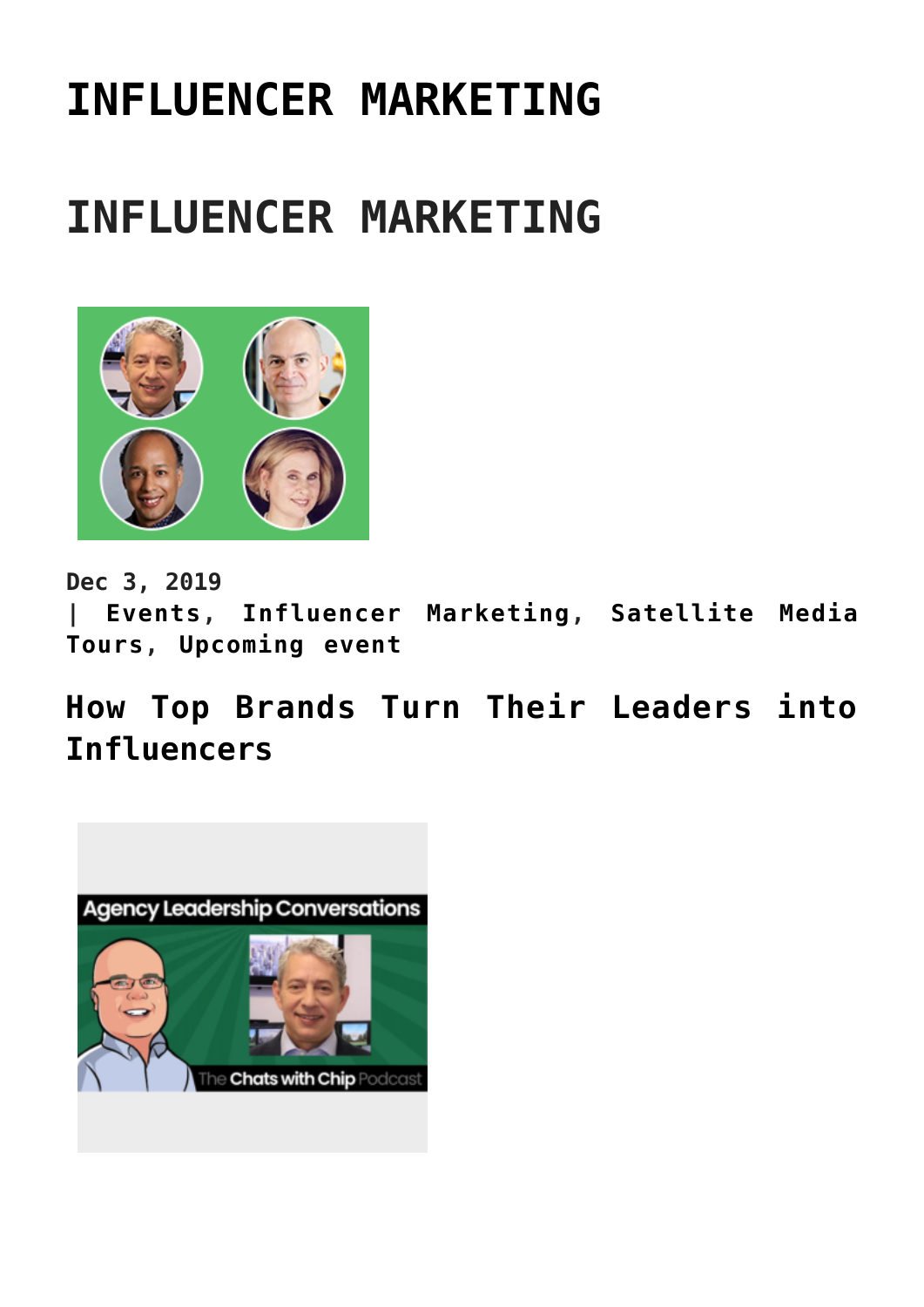**Oct 21, 2019 | [Influencer Marketing](https://www.commpro.biz/./influencer-marketing/)**

**[Podcast: Advice for Agencies on Better](https://www.commpro.biz/podcast-advice-for-agencies-on-better-use-of-video-for-clients/) [Use of Video for Clients](https://www.commpro.biz/podcast-advice-for-agencies-on-better-use-of-video-for-clients/)**



**Aug 15, 2019 | [Influencer Marketing](https://www.commpro.biz/./influencer-marketing/)**

## **[Poll: Have the Responsibilities Changed](https://www.commpro.biz/poll-have-the-responsibilities-changed-between-agencies-and-brands/) [Between Agencies and Brands?](https://www.commpro.biz/poll-have-the-responsibilities-changed-between-agencies-and-brands/)**



**Jun 30, 2019 | [Influencer Marketing](https://www.commpro.biz/./influencer-marketing/)**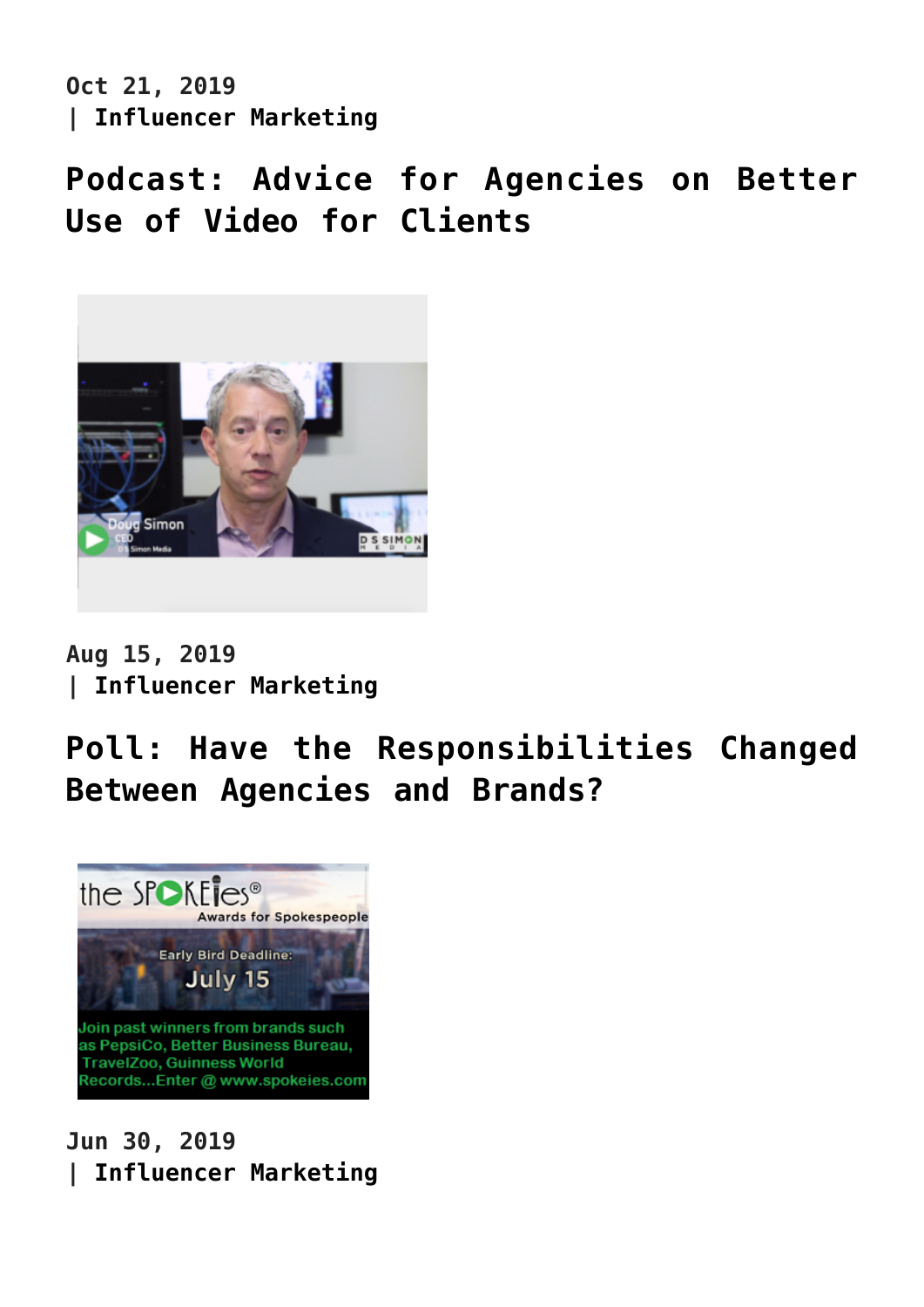

**May 31, 2019 | [Influencer Marketing,](https://www.commpro.biz/./influencer-marketing/) [Public Relations](https://www.commpro.biz/./public-relations-section/)**

**[What Is It Like to Be Deputy Managing](https://www.commpro.biz/what-is-it-like-to-be-deputy-managing-editor-of-the-new-york-times/) [Editor of the New York Times?](https://www.commpro.biz/what-is-it-like-to-be-deputy-managing-editor-of-the-new-york-times/)**



**May 14, 2019 | [Influencer Marketing](https://www.commpro.biz/./influencer-marketing/)**

**[4 Days Away – SPOKEies® Awards Early](https://www.commpro.biz/3-days-away-spokeies-awards-early-entry-deadline/) [Entry Deadline](https://www.commpro.biz/3-days-away-spokeies-awards-early-entry-deadline/)**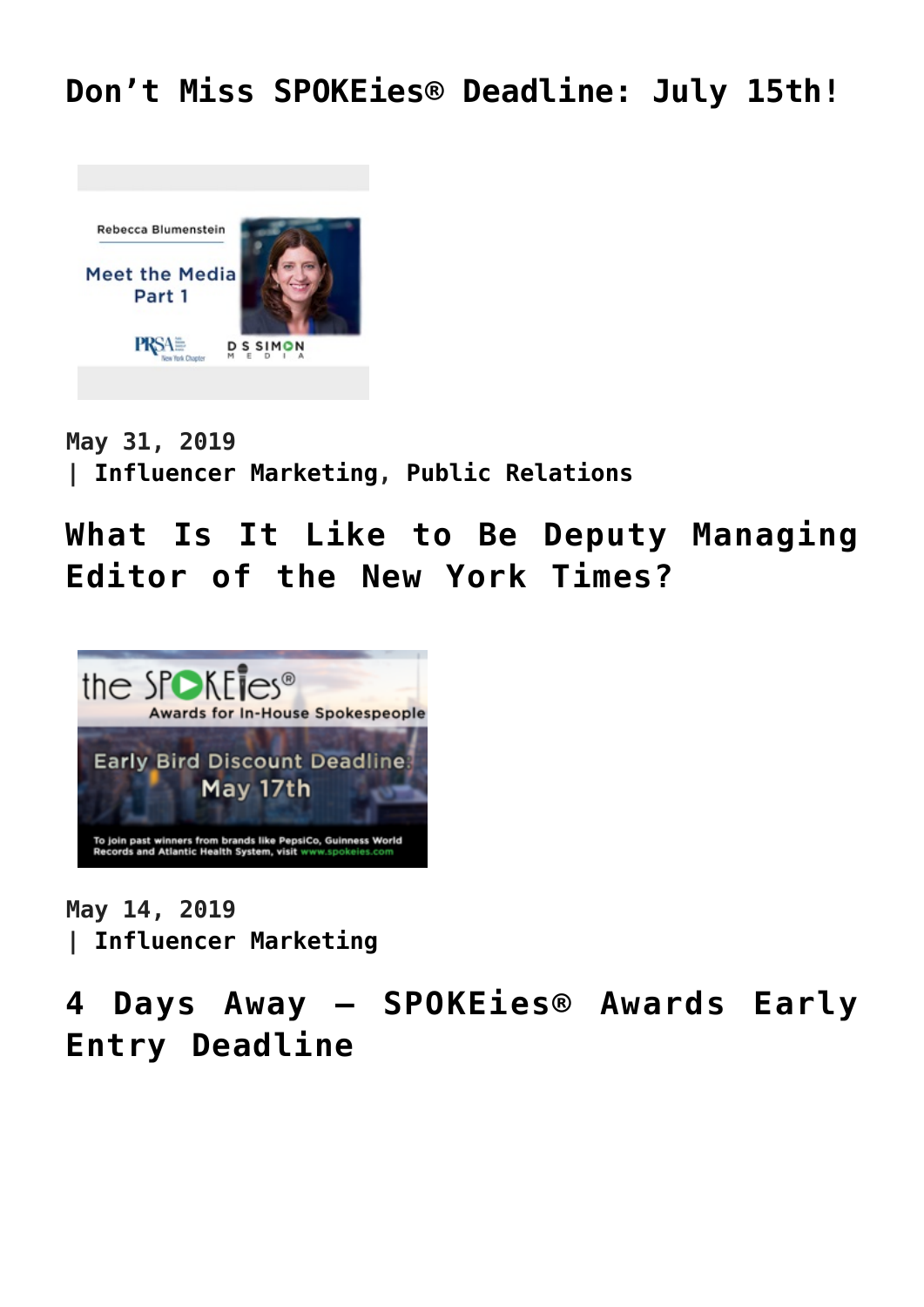

**May 5, 2019**

**| [Corporate Communications](https://www.commpro.biz/./corporate-communications-section/), [Industry News,](https://www.commpro.biz/./industry-news/) [Influencer](https://www.commpro.biz/./influencer-marketing/) [Marketing,](https://www.commpro.biz/./influencer-marketing/) [Public Relations](https://www.commpro.biz/./public-relations-section/)**

**[Entries Open for the 2019 SPOKEies®](https://www.commpro.biz/entries-open-for-the-2019-spokeies-awards/) [Awards](https://www.commpro.biz/entries-open-for-the-2019-spokeies-awards/)**



**May 1, 2019 | [Events,](https://www.commpro.biz/./events/) [Influencer Marketing](https://www.commpro.biz/./influencer-marketing/)**

**[Meet the New York Times Deputy Managing](https://www.commpro.biz/meet-the-new-york-times-deputy-managing-editor-rebecca-blumenstein-prsa-ny-event/) [Editor Rebecca Blumenstein – PRSA-NY](https://www.commpro.biz/meet-the-new-york-times-deputy-managing-editor-rebecca-blumenstein-prsa-ny-event/) [Event](https://www.commpro.biz/meet-the-new-york-times-deputy-managing-editor-rebecca-blumenstein-prsa-ny-event/)**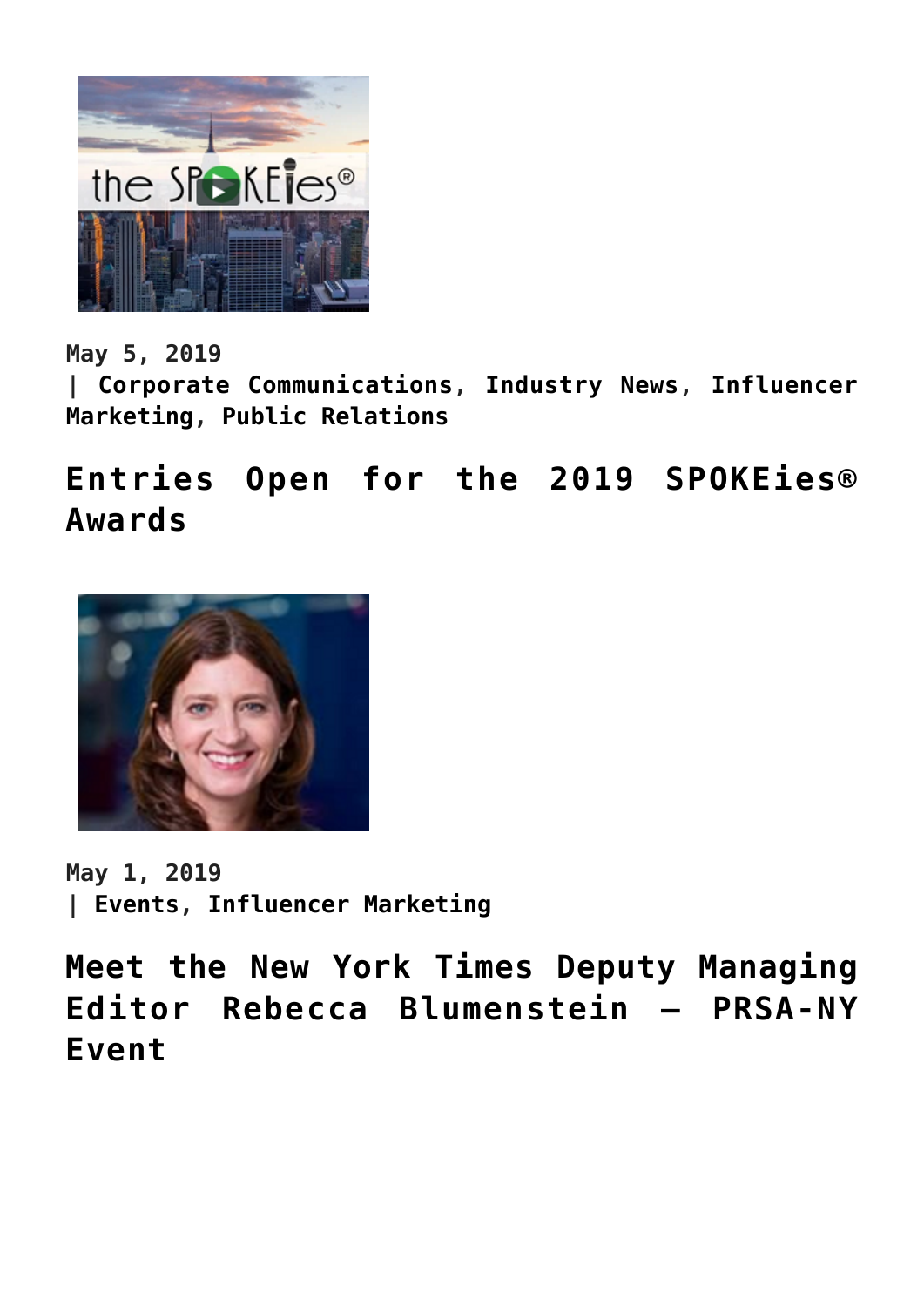

**Apr 24, 2019 | [Influencer Marketing](https://www.commpro.biz/./influencer-marketing/)**

**[Inside Authentic Marketing With Racepoint](https://www.commpro.biz/inside-authentic-marketing-with-racepoint-global-ceo-and-author-larry-weber/) [Global CEO and Author Larry Weber](https://www.commpro.biz/inside-authentic-marketing-with-racepoint-global-ceo-and-author-larry-weber/)**



**Mar 15, 2019 | [Influencer Marketing](https://www.commpro.biz/./influencer-marketing/)**

**[Beto's PR Savvy Presidential Campaign](https://www.commpro.biz/betos-pr-savvy-presidential-campaign-launch/) [Launch](https://www.commpro.biz/betos-pr-savvy-presidential-campaign-launch/)**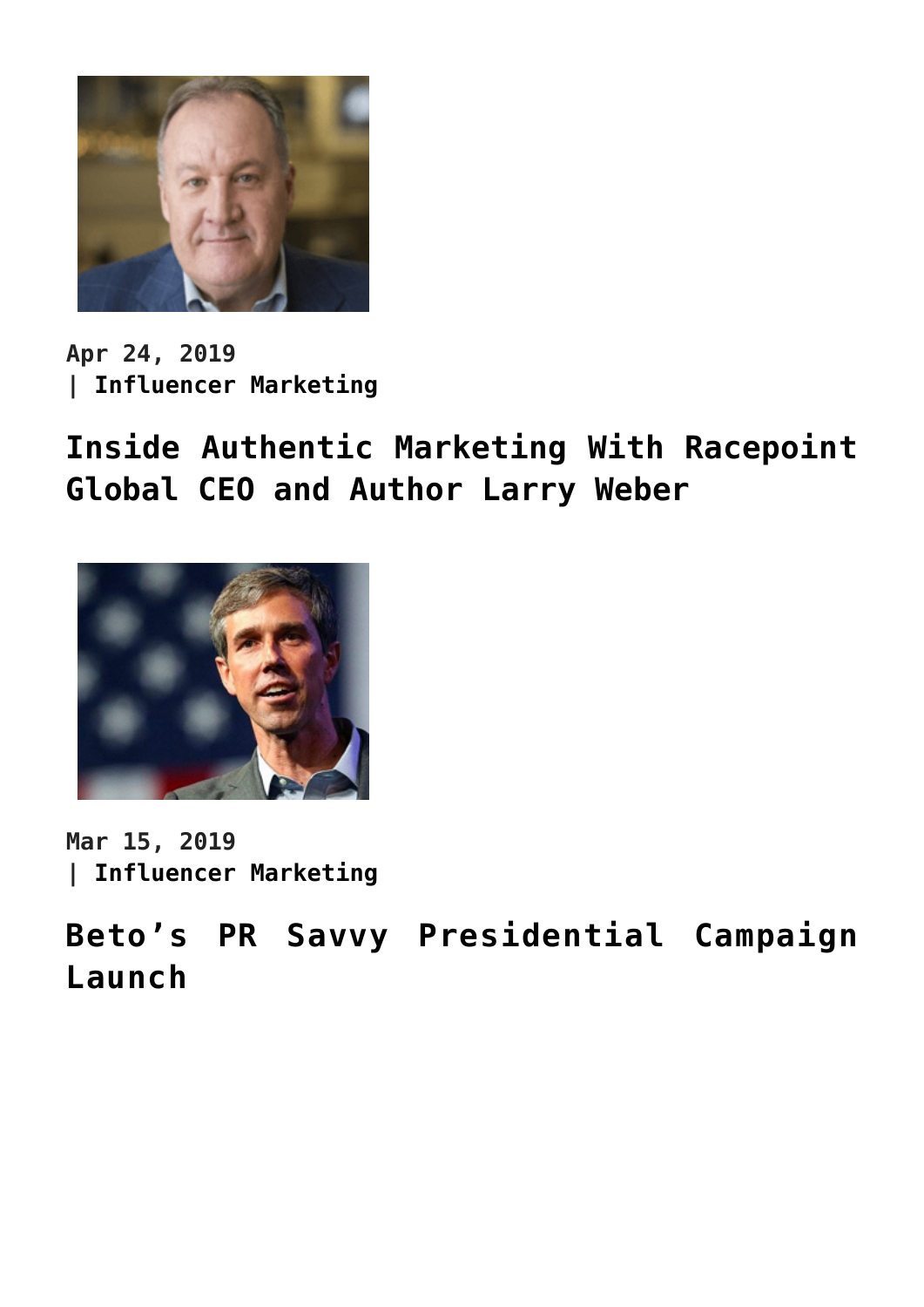

Ty Cobb, Former Special Counsel to President Trump

### **Mar 5, 2019 | [Influencer Marketing](https://www.commpro.biz/./influencer-marketing/)**

## **[Former Trump Lawyer Ty Cobb Calls For "As](https://www.commpro.biz/former-trump-lawyer-ty-cobb-calls-for-as-much-transparency-as-possible-with-mueller-report/) [Much Transparency as Possible with](https://www.commpro.biz/former-trump-lawyer-ty-cobb-calls-for-as-much-transparency-as-possible-with-mueller-report/) [Mueller Report"](https://www.commpro.biz/former-trump-lawyer-ty-cobb-calls-for-as-much-transparency-as-possible-with-mueller-report/)**



**Feb 28, 2019 | [Influencer Marketing](https://www.commpro.biz/./influencer-marketing/)**

**[Why Have CEOs Stopped Talking to the](https://www.commpro.biz/why-have-ceos-stopped-talking-to-the-media-experts-say-it-is-time-for-change/) [Media? Experts Say It Is Time for Change.](https://www.commpro.biz/why-have-ceos-stopped-talking-to-the-media-experts-say-it-is-time-for-change/)**

- 1
- $-2$  $-2$
- [3](https://www.commpro.biz/influencer-marketing/?fl_builderpage/3/&fl_builder)
- …
- [9](https://www.commpro.biz/influencer-marketing/?fl_builderpage/9/&fl_builder)